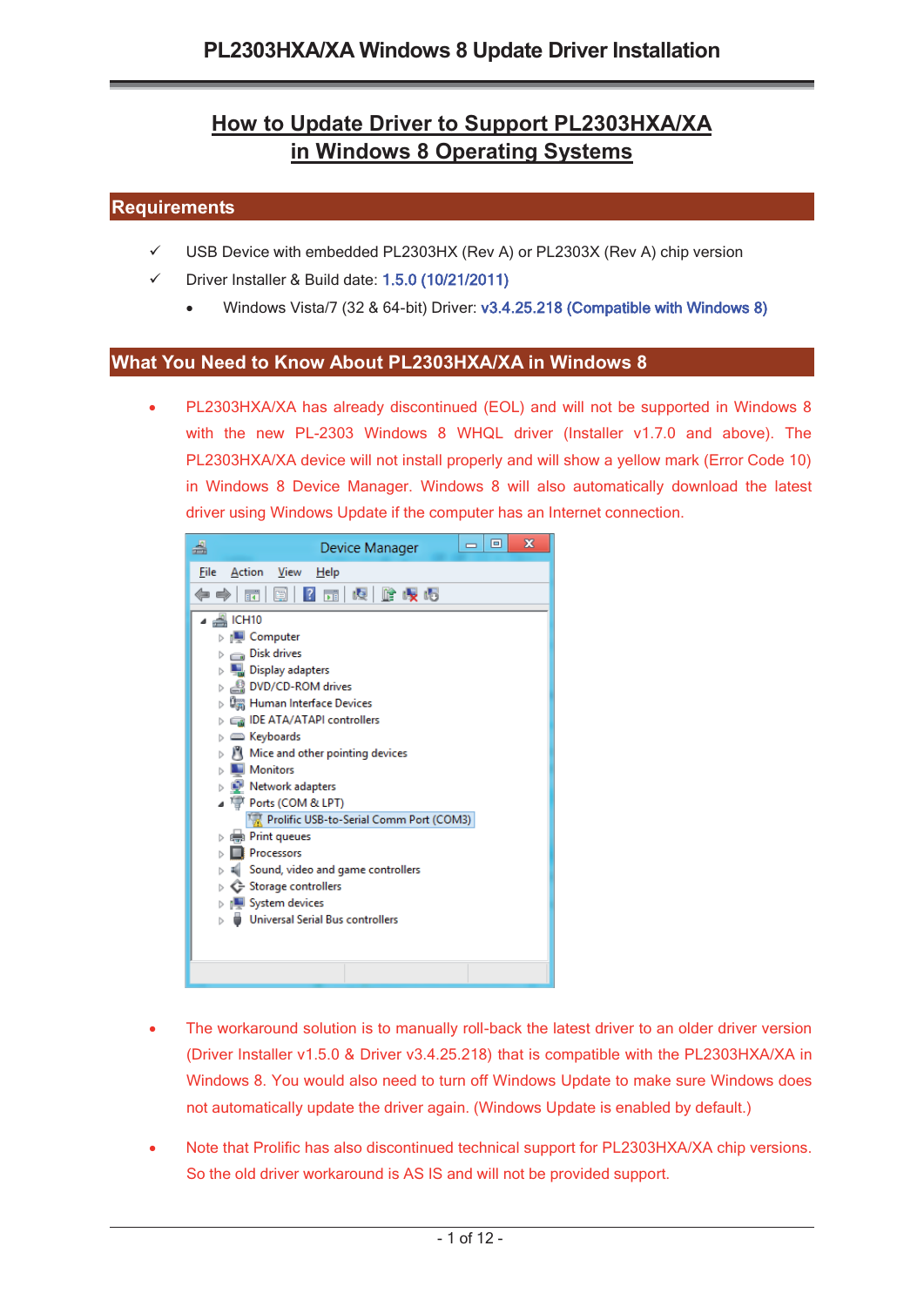### **How to Update or Roll-Back the Driver for PL2303HXA/XA in Windows 8**

1. Unplug first the USB device (PL2303HXA/XA). Power on your computer and boot to Windows 8. If you have installed the latest PL2303 Windows Driver Installer program, you will need to uninstall or remove it first from Control Panel.



2. Press Start button and type "Control Panel". Click Control Panel when found.

| 3<br>Settings<br>⇔<br>$\pmb{0}$<br>Files<br>n<br>Finance<br>緬<br>Internet Explorer<br>$\boldsymbol{\epsilon}$<br>Mail<br>$\blacktriangleright$<br>Maps<br>編<br>Music<br>$\Omega$<br>News<br>日 | Apps<br>Results for " control panel"<br>Control Panel<br>驆 | Search<br>Apps<br>$\mathbf{x}$<br>control panel<br>$\mathbf{1}$<br>Apps |
|-----------------------------------------------------------------------------------------------------------------------------------------------------------------------------------------------|------------------------------------------------------------|-------------------------------------------------------------------------|
|                                                                                                                                                                                               |                                                            | 靊                                                                       |
|                                                                                                                                                                                               |                                                            |                                                                         |
|                                                                                                                                                                                               |                                                            |                                                                         |
|                                                                                                                                                                                               |                                                            |                                                                         |
|                                                                                                                                                                                               |                                                            |                                                                         |
|                                                                                                                                                                                               |                                                            |                                                                         |
|                                                                                                                                                                                               |                                                            |                                                                         |
| People                                                                                                                                                                                        |                                                            |                                                                         |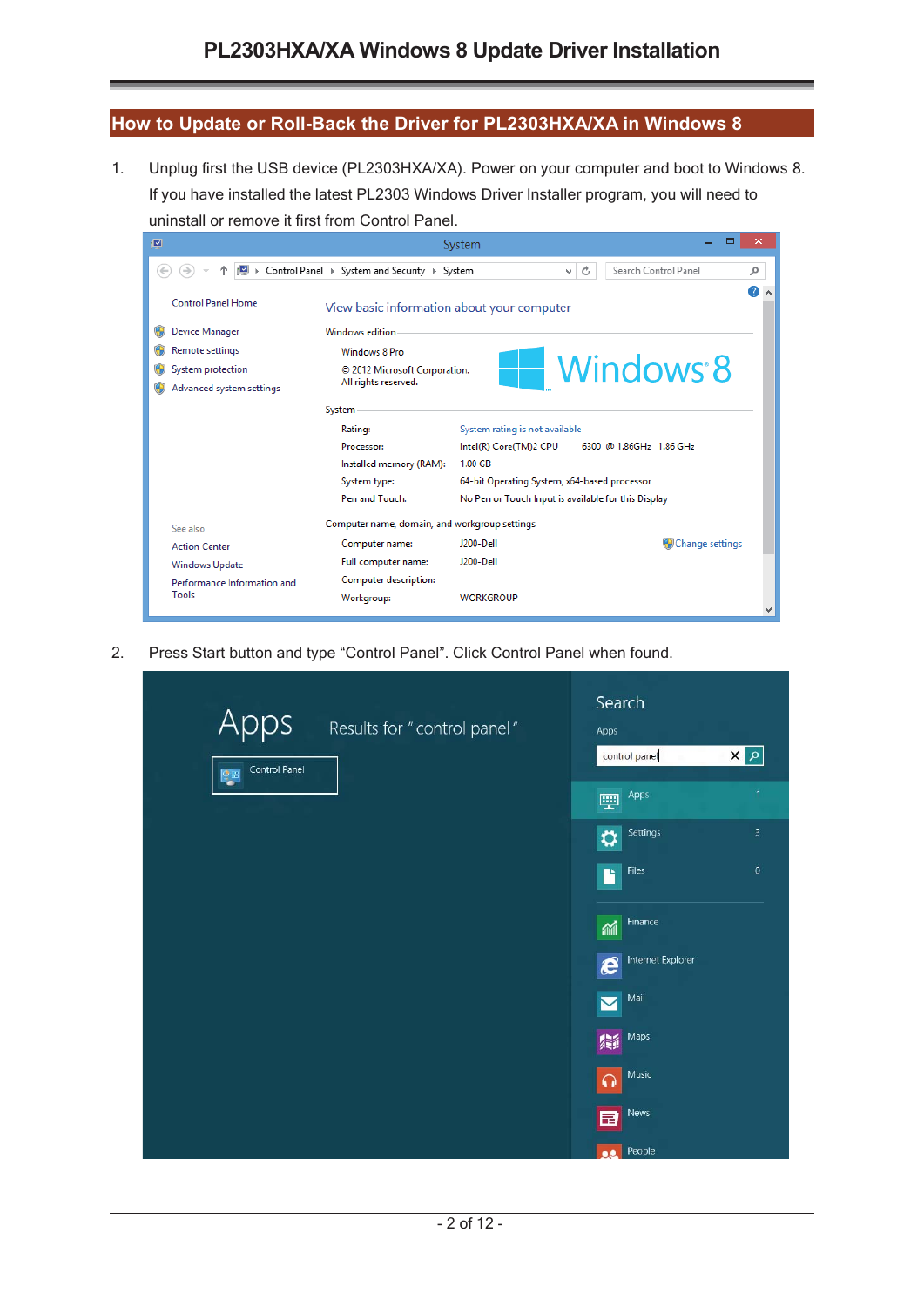| <b>MIDIS</b>                                                           |                                                                      | Libraries                             | $\pmb{\mathbb{X}}$<br>$\Box$<br>$=$ |
|------------------------------------------------------------------------|----------------------------------------------------------------------|---------------------------------------|-------------------------------------|
| File<br>Home                                                           | Share<br>View                                                        |                                       | $\vee$ 0                            |
| $\rightarrow$<br>$\leftarrow$<br>企<br>w                                | $\Box$ $\bullet$ Libraries $\rightarrow$                             | ¢<br>Search Libraries<br>v            | ٩                                   |
| <b>Experience</b>                                                      | Desktop                                                              |                                       |                                     |
| Desktop<br>Downloads<br>le.<br>Recent plac                             | ā<br><b>Libraries</b><br>B<br>J200<br>県<br>Computer<br>Gy<br>Network | Music<br>Library<br>Videos<br>Library |                                     |
| ā<br>Libraries                                                         | 辱<br><b>Control Panel</b><br><b>Recycle Bin</b><br>$\boxed{\circ}$   |                                       |                                     |
| Document:<br>Music<br><b>Pictures</b><br>Videos<br>Computer<br>Network |                                                                      |                                       |                                     |
| 4 items                                                                |                                                                      |                                       | <b>詳日</b>                           |

Or open Explorer folder and pull down folder menu to look for Control Panel.

3. Click Uninstall a program under Control Panel-Programs.

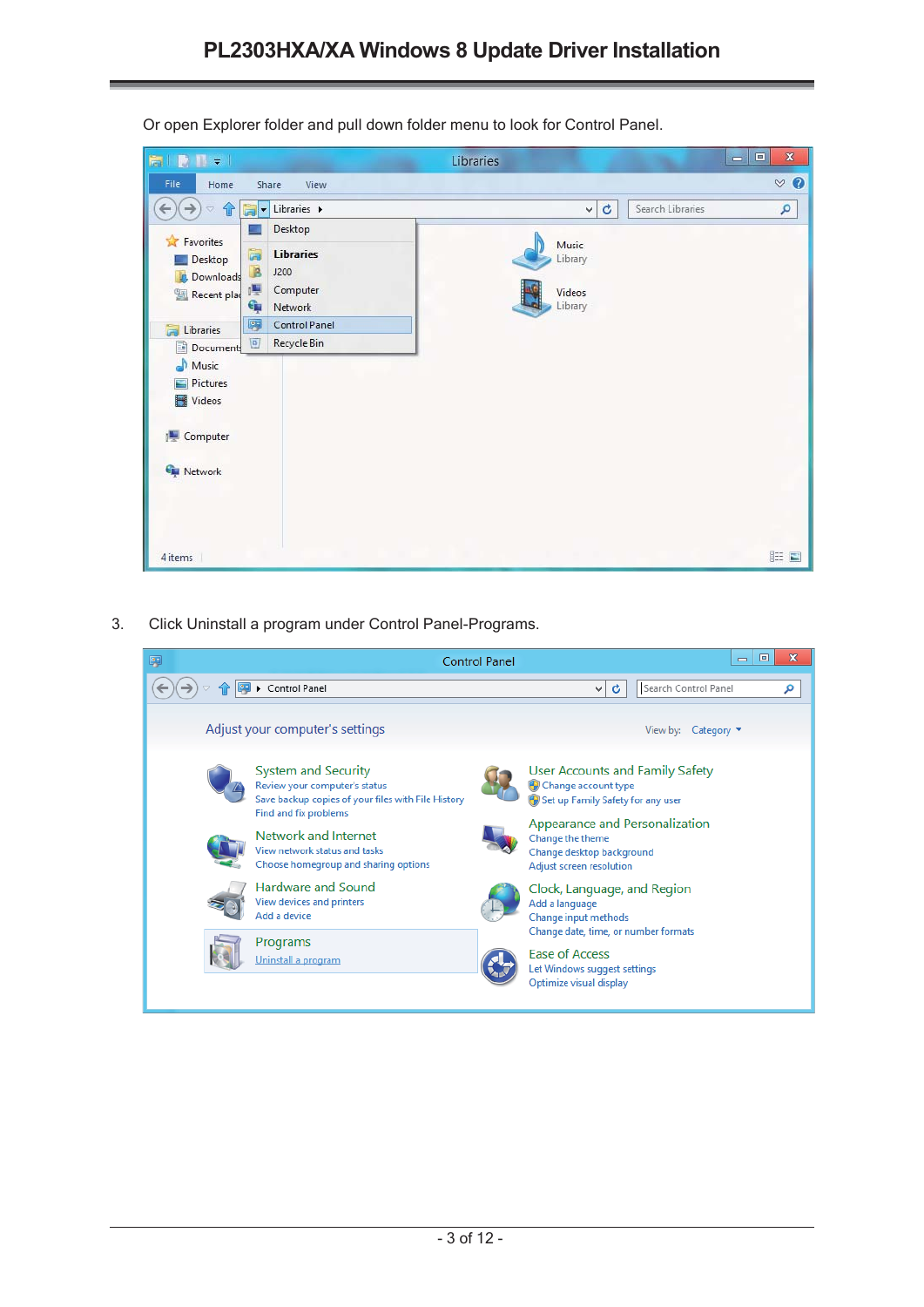4. Check if "PL-2303 USB-to-Serial" (version 1.7.0) is installed. Click Uninstall to remove the driver.

| 画                                                                                  |                                                    | Programs and Features                                                                        |              |      | ▣<br>$\qquad \qquad \Box$      | $\mathbf x$ |
|------------------------------------------------------------------------------------|----------------------------------------------------|----------------------------------------------------------------------------------------------|--------------|------|--------------------------------|-------------|
|                                                                                    | ▶ Control Panel ▶ Programs ▶ Programs and Features |                                                                                              | v            | ¢    | Search Programs and Features Q |             |
| <b>Control Panel Home</b><br>View installed updates<br>Turn Windows features on or | Uninstall or change a program                      | To uninstall a program, select it from the list and then click Uninstall, Change, or Repair. |              |      |                                |             |
| off                                                                                | Organize $\blacktriangledown$<br>Uninstall         |                                                                                              |              |      | 肛                              |             |
|                                                                                    | ▴<br>Name                                          | Publisher                                                                                    | Installed On | Size | Version                        |             |
|                                                                                    | PL-2303 USB-to-Serial                              | Prolific Technology INC                                                                      | 8/1/2012     |      | 1.7.0                          |             |
|                                                                                    |                                                    |                                                                                              |              |      |                                |             |
|                                                                                    | Prolific Technology INC Product version: 1.7.0     |                                                                                              |              |      |                                |             |

5. Run or double-click the PL-2303 Windows Driver Installer v1.5.0 program. Do not plug-in the USB device yet. Unplug the device from the USB port before running the driver installation.

PL2303\_Prolific\_DriverInstaller\_v1.5.0.exe

6. The InstallShield Wizard will be displayed to inform you that the PL-2303 USB-to-Serial driver will be installed on your computer. Click Next to continue.

| PL-2303 Driver Installer Program | $\mathbf x$                                                                                               |
|----------------------------------|-----------------------------------------------------------------------------------------------------------|
|                                  | Welcome to the InstallShield Wizard for PL-2303<br><b>USB-to-Serial</b>                                   |
|                                  | The InstallShield Wizard will install PL-2303 USB-to-Serial<br>on your computer. To continue, click Next. |
|                                  | Next<br>Cancel<br>$\leq$ Back                                                                             |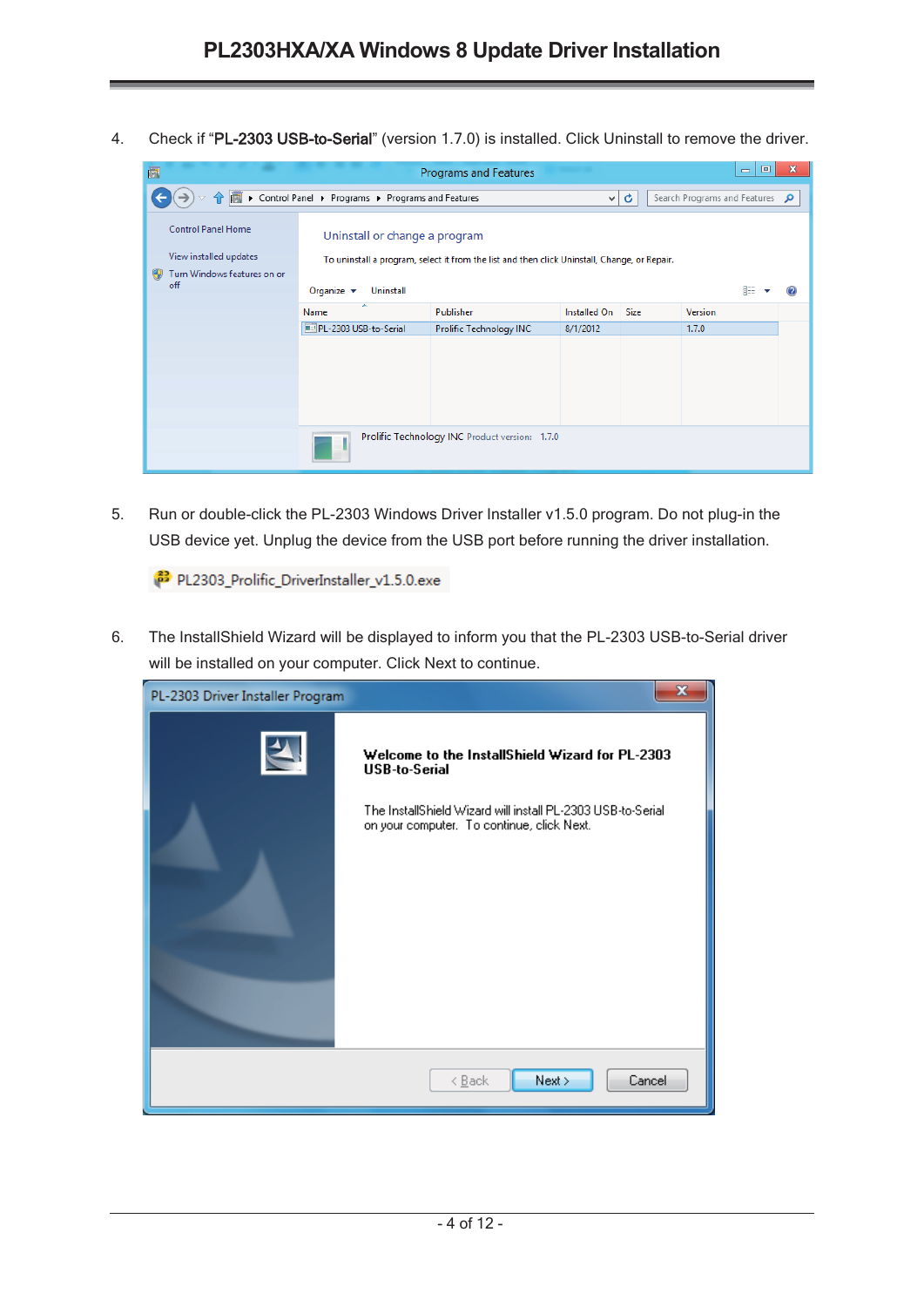7. The PL-2303 Driver Installer program will then start to install the drivers needed. Click the Finish button to close the InstallShield program.

| PL-2303 Driver Installer Program | InstallShield Wizard Complete<br>The InstallShield Wizard has successfully installed PL-2303<br>USB-to-Serial. Click Finish to exit the wizard. |
|----------------------------------|-------------------------------------------------------------------------------------------------------------------------------------------------|
|                                  | Finish<br>$\angle$ Back<br>Cancel                                                                                                               |

8. Go to Control Panel-Programs again. Click Uninstall a program under Programs. Now check if "PL-2303 USB-to-Serial" (v1.5.0) is installed.

| 画                                  |                                                    | Programs and Features                                                                        |              |             | $\mathbf x$<br>回<br>$\qquad \qquad \Box$ |
|------------------------------------|----------------------------------------------------|----------------------------------------------------------------------------------------------|--------------|-------------|------------------------------------------|
|                                    | > Control Panel > Programs > Programs and Features |                                                                                              | ¢<br>v.      |             | Search Programs and Features Q           |
| Control Panel Home                 | Uninstall or change a program                      |                                                                                              |              |             |                                          |
| View installed updates             |                                                    | To uninstall a program, select it from the list and then click Uninstall, Change, or Repair. |              |             |                                          |
| Turn Windows features on or<br>off | Organize $\blacktriangledown$<br>Uninstall         |                                                                                              |              |             | 駐                                        |
|                                    | Name                                               | Publisher                                                                                    | Installed On | <b>Size</b> | Version                                  |
|                                    | PL-2303 USB-to-Serial                              | Prolific Technology INC                                                                      | 9/3/2012     |             | 1.5.0                                    |
|                                    |                                                    |                                                                                              |              |             |                                          |
|                                    |                                                    |                                                                                              |              |             |                                          |
|                                    |                                                    | Prolific Technology INC Product version: 1.5.0                                               |              |             |                                          |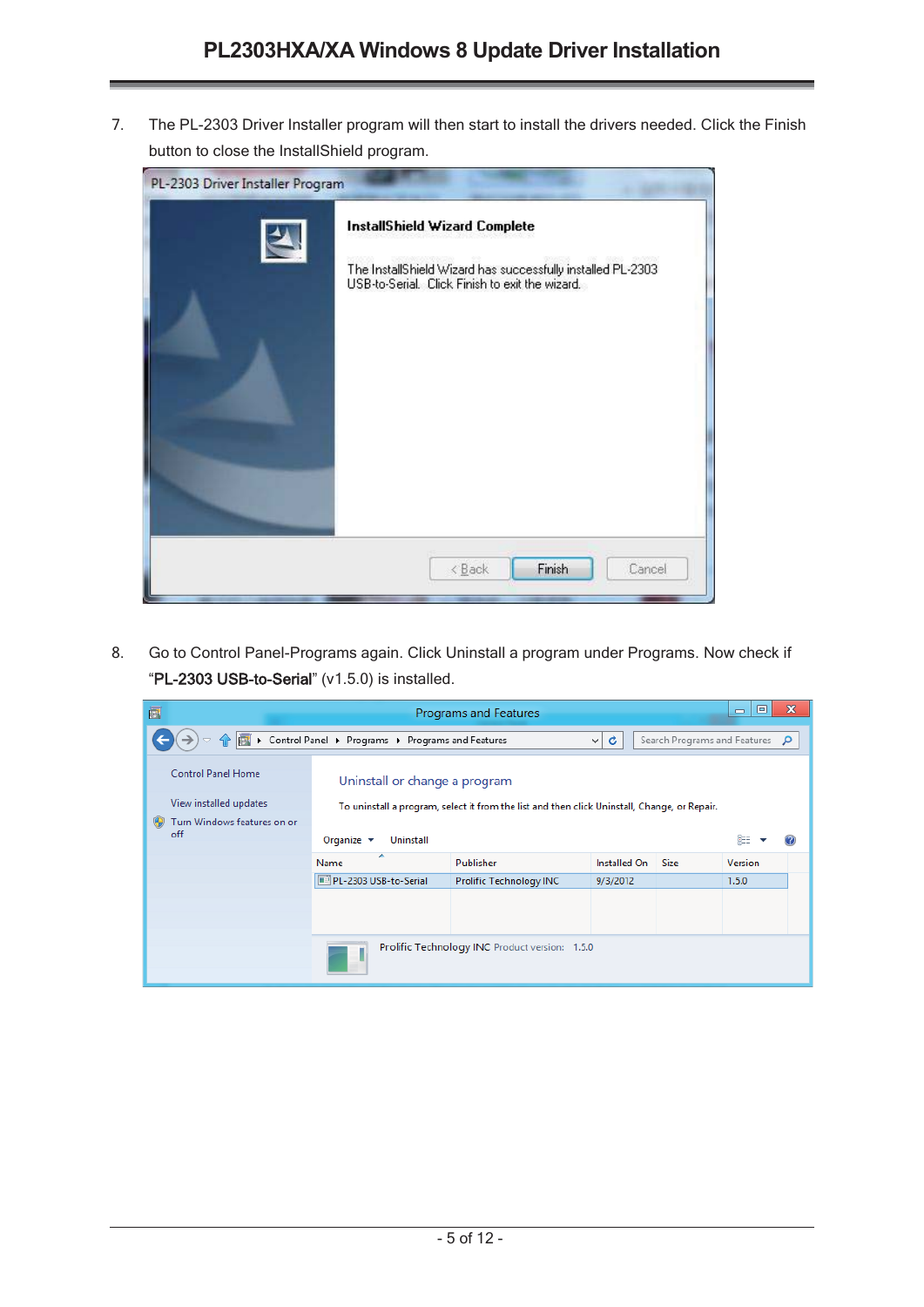9. Go to Device Manager. Press Start button and type "Device Manager" and click Settings to find Device Manager. Or right-click Properties My Computer to go to Device Manager.



10. Plug-in the USB device (PL2303HXA/XA) to the USB port. If the PC is connected to the Internet, Windows will first check Windows Update for new driver available. It will download the new driver instead which is not compatible with PL2303HXA/XA and will show a yellow mark (error code 10) for "Prolific USB-to-Serial Comm Port" in Device Manager.

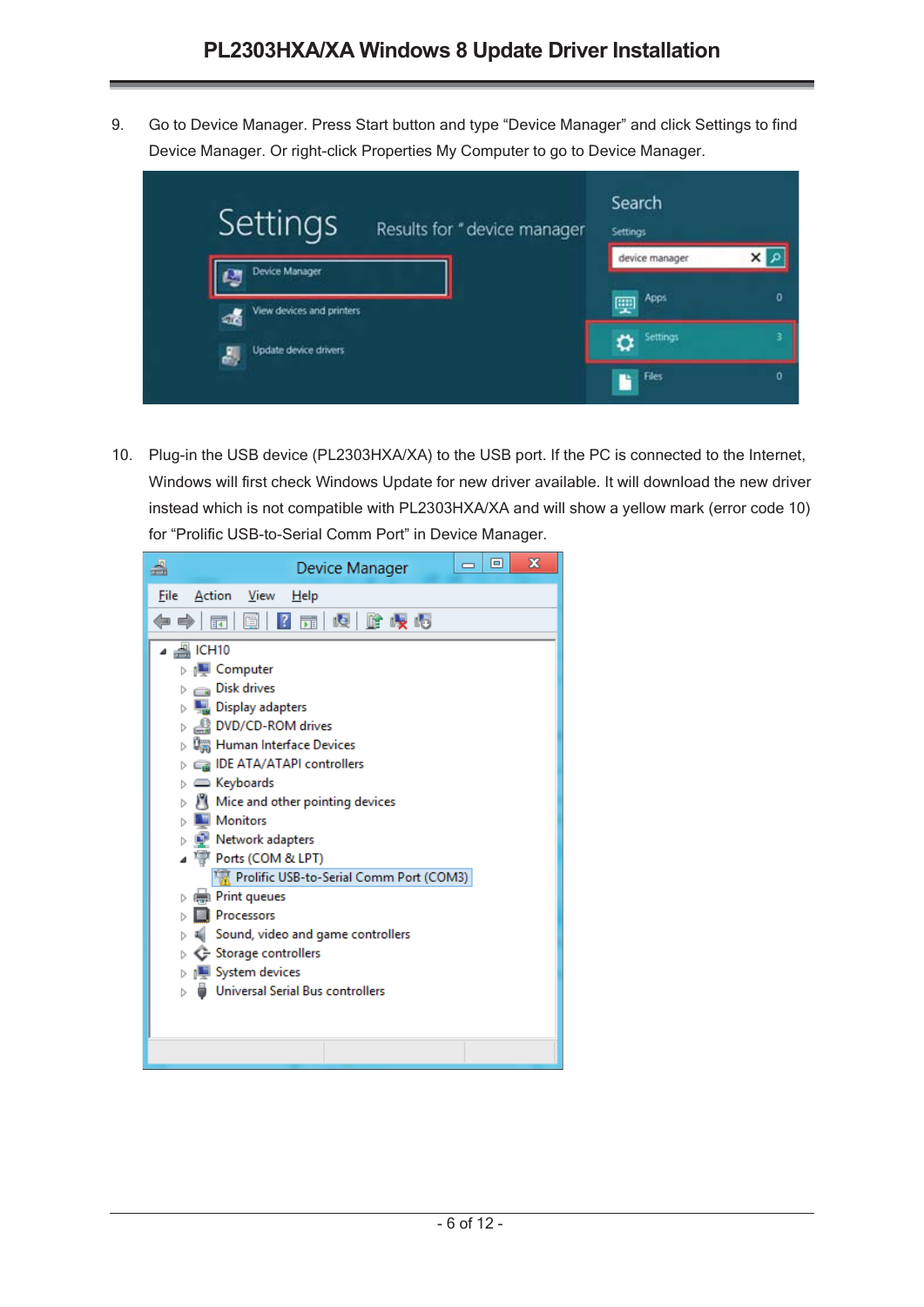11. To roll-back the driver to the compatible old driver version, right-click "Prolific USB-to-Serial Comm Port" and click "Update Driver Software…"

| Action<br>File<br>View<br>Help<br>₫.<br>暗眼帽<br>請<br>13<br>罱<br>A ICH10<br>Computer<br><b>Disk drives</b><br>Þ<br>Display adapters<br>DVD/CD-ROM drives<br><sup>0</sup> Human Interface Devices<br>IDE ATA/ATAPI controllers<br><b>Exploards</b><br>⊳<br>M Mice and other pointing devices<br><b>Monitors</b><br>Network adapters<br>Ports (COM & LPT)<br>Prolific USB-to-Serial Comm Port (COM3)<br>Print queues<br>Update Driver Software<br>Processors<br>Disable<br>Sound, video and game controllers<br>Uninstall<br>Storage controllers<br>System devices<br>Scan for hardware changes<br><b>Universal Serial Bus controllers</b><br><b>Properties</b> | 녬<br>Device Manager | х<br>e<br>$\equiv$ |
|-------------------------------------------------------------------------------------------------------------------------------------------------------------------------------------------------------------------------------------------------------------------------------------------------------------------------------------------------------------------------------------------------------------------------------------------------------------------------------------------------------------------------------------------------------------------------------------------------------------------------------------------------------------|---------------------|--------------------|
|                                                                                                                                                                                                                                                                                                                                                                                                                                                                                                                                                                                                                                                             |                     |                    |
|                                                                                                                                                                                                                                                                                                                                                                                                                                                                                                                                                                                                                                                             |                     |                    |
|                                                                                                                                                                                                                                                                                                                                                                                                                                                                                                                                                                                                                                                             |                     |                    |

12. Click "Browse my computer for driver software" to locate and install driver software manually.

|                                                                                                                                                                                                                                        | How do you want to search for driver software? |  |
|----------------------------------------------------------------------------------------------------------------------------------------------------------------------------------------------------------------------------------------|------------------------------------------------|--|
| Search automatically for updated driver software<br>Windows will search your computer and the Internet for the latest driver software<br>for your device, unless you've disabled this feature in your device installation<br>settings. |                                                |  |
| Browse my computer for driver software<br>Locate and install driver software manually.                                                                                                                                                 |                                                |  |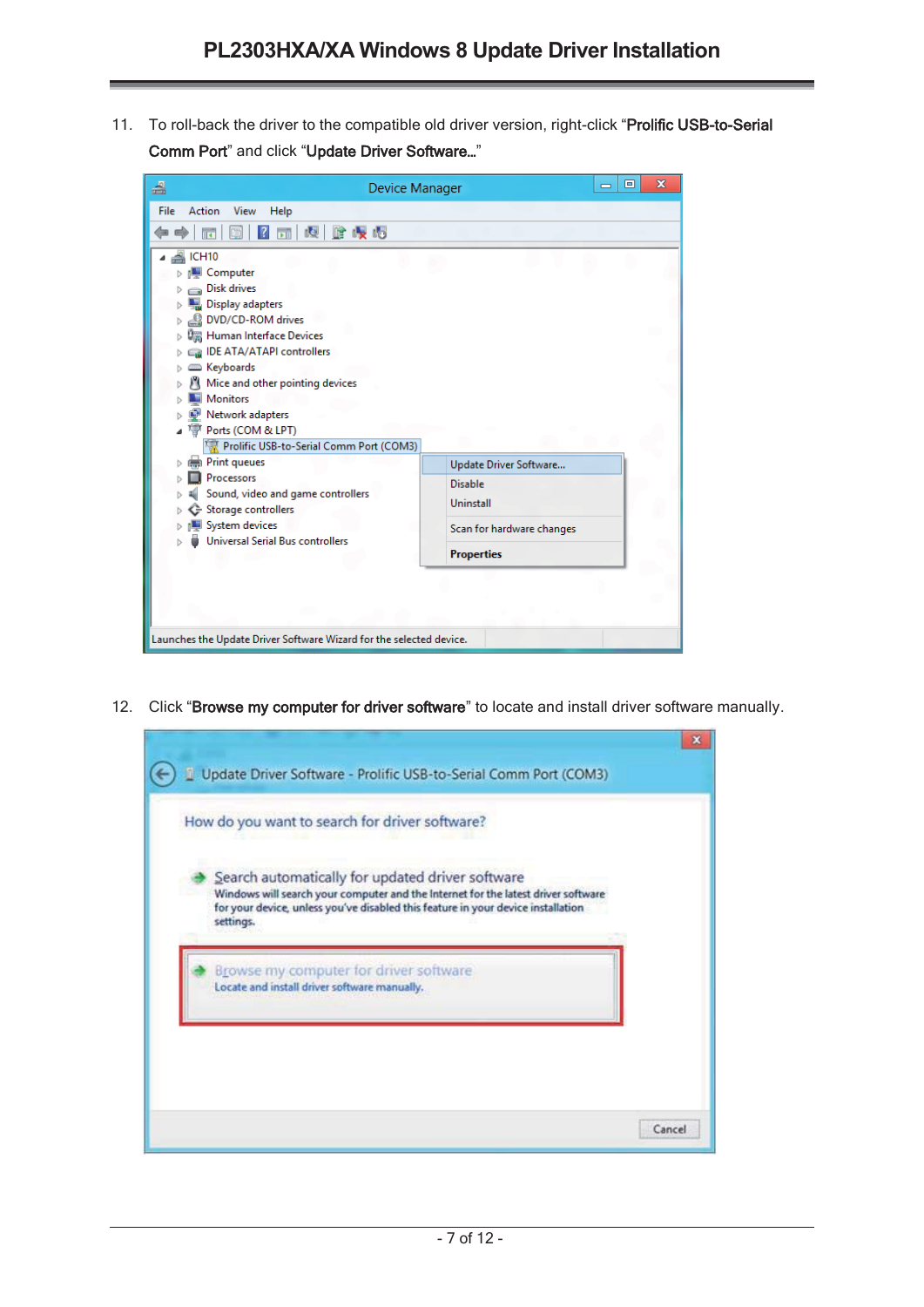13. Because the old driver has already been installed, you just click the bottom option "Let me pick from a list of device drivers on my computer" to show the list of installed driver software compatible with the device.

|                                              | Browse for driver software on your computer                                              |   |        |  |
|----------------------------------------------|------------------------------------------------------------------------------------------|---|--------|--|
| Search for driver software in this location: |                                                                                          |   |        |  |
|                                              |                                                                                          | v | Browse |  |
|                                              |                                                                                          |   |        |  |
|                                              |                                                                                          |   |        |  |
|                                              | Let me pick from a list of device drivers on my computer                                 |   |        |  |
|                                              | This list will show installed driver software compatible with the device, and all driver |   |        |  |
| software in the same category as the device. |                                                                                          |   |        |  |

14. From the list of installed drivers, look for the driver version 3.4.25.218 [10/7/2011], click it to select and click Next to continue.

|       | Select the device driver you want to install for this hardware.                                                                                                     |
|-------|---------------------------------------------------------------------------------------------------------------------------------------------------------------------|
|       | Select the manufacturer and model of your hardware device and then click Next. If you have a<br>disk that contains the driver you want to install, click Have Disk. |
| Model | Show compatible hardware                                                                                                                                            |
|       |                                                                                                                                                                     |
|       | Prolific USB-to-Serial Comm Port Version: 3.4.25.218 [10/7/2011]<br>La Prolific USB-to-Serial Comm Port Version: 3.4.36.247 (7/26/2012)                             |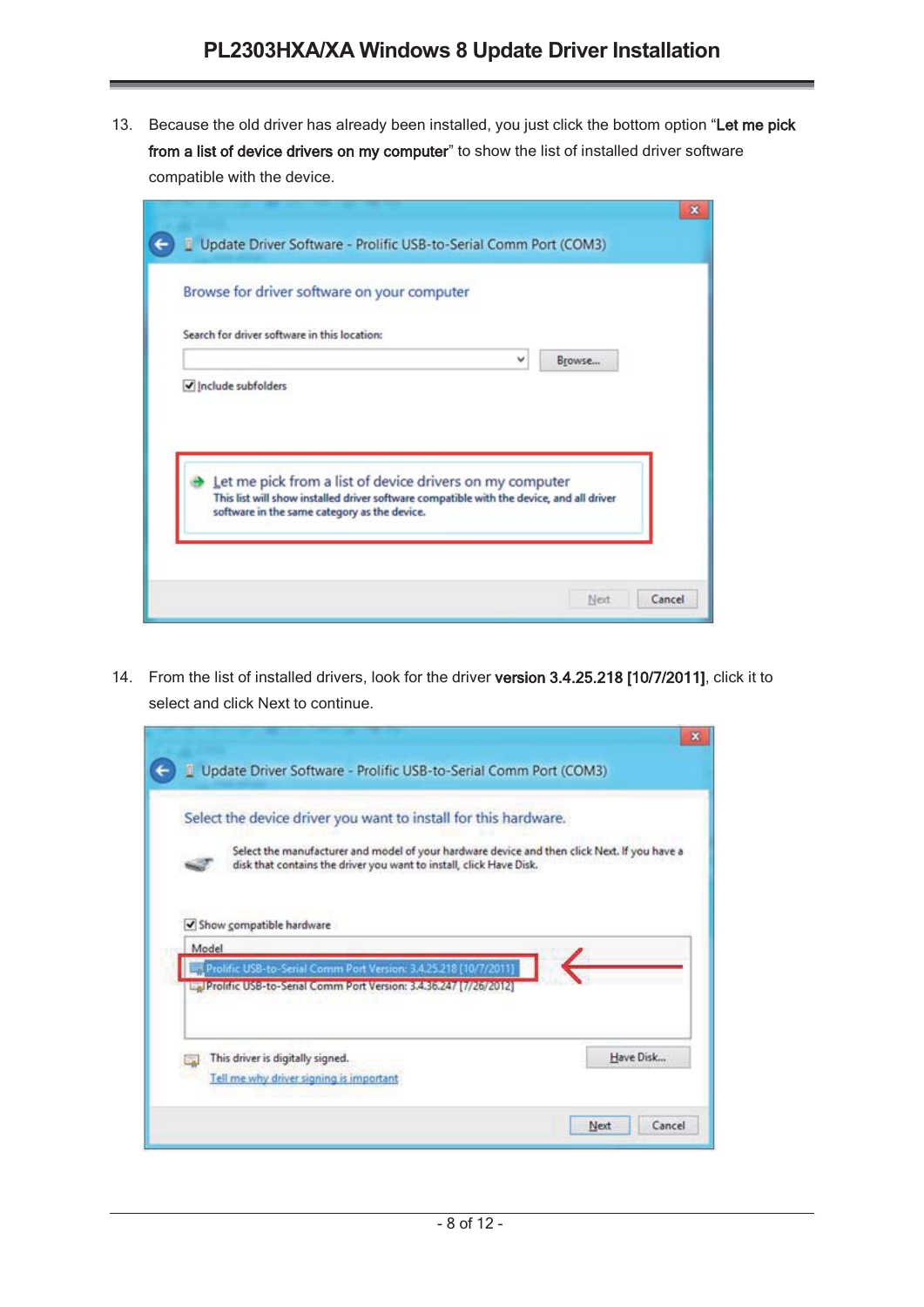15. Windows will then install the old driver back to the system.



16. Wait until Windows has successfully updated your driver software. Click Close when finished.

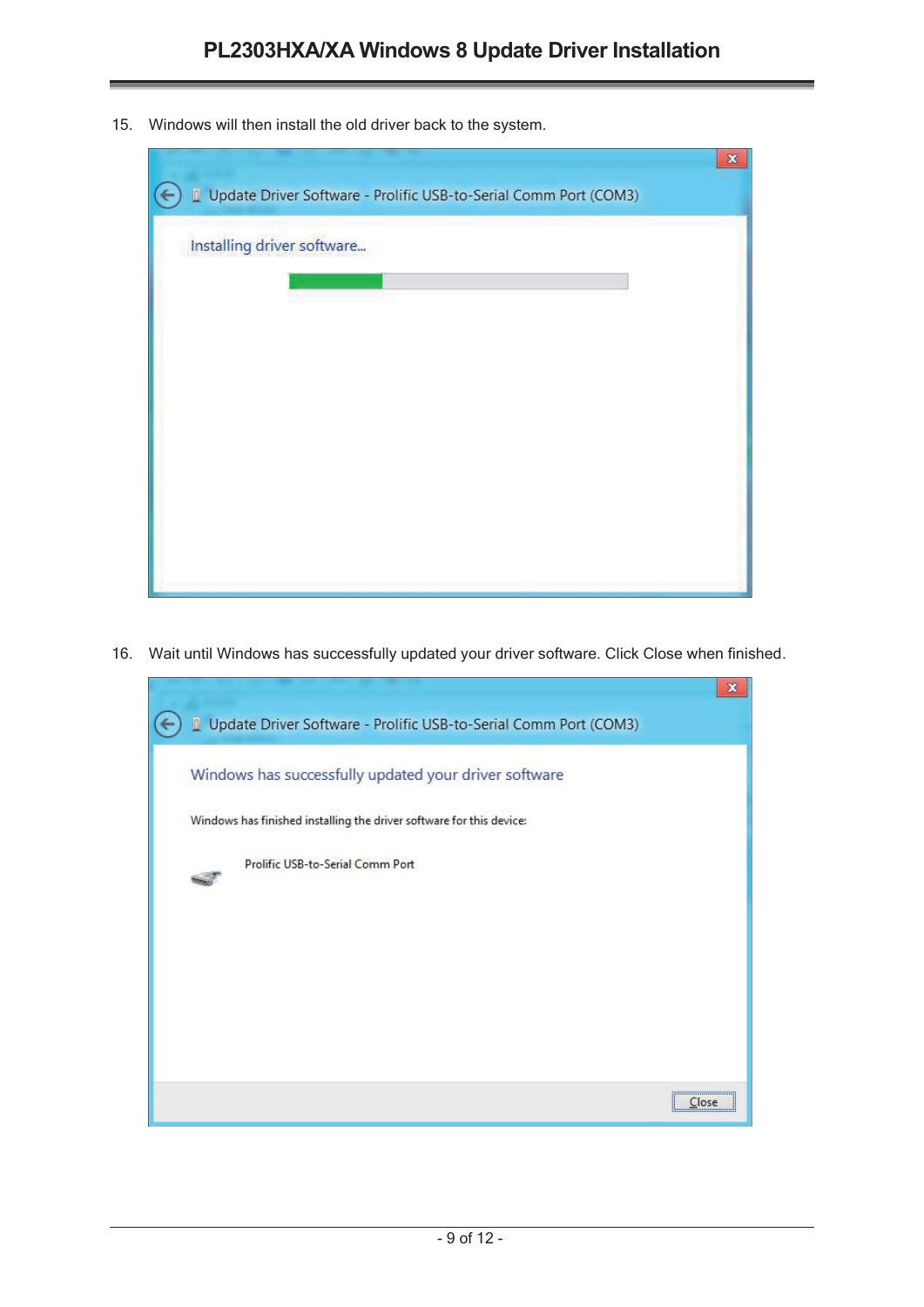17. You will now see the "Prolific USB-to-Serial Comm Port" is installed properly. Right-click Properties the device again to confirm the driver version is the old compatible version.

| <b>File</b><br>Action<br>View<br>Help<br> ? <br>u₫.<br>雌眼帽<br>団<br>圖<br>⊜<br>ार<br>$\triangleq$ ICH10<br>$\triangleright$ 1 Computer<br>x<br>Disk drives<br>Prolific USB-to-Serial Comm Port (COM3) Properties<br>Þ<br>부<br>Display adapters<br>Þ<br>Driver<br>Details Events<br>Port Settings<br>DVD/CD-ROM drives<br>General<br>4<br>Þ<br>『 Human Interface Devices<br>Prolific USB-to-Serial Comm Port (COM3)<br>IDE ATA/ATAPI controllers<br>COM Keyboards<br>Mice and other pointing devices<br>Driver Provider:<br><b>Prolific</b><br><b>Monitors</b><br>Driver Date:<br>10/7/2011<br>Network adapters<br>Driver Version:<br>3.4.25.218<br>Ports (COM & LPT)<br>Prolific USB-to-Serial Comm Port (COM3)<br>Digital Signer:<br>Microsoft Windows Hardware Compatibility<br>Publisher<br>Print queues<br>Processors<br>Driver Details<br>To view details about the driver files.<br>Sound, video and game controllers<br>Storage controllers<br>Update Driver<br>To update the driver software for this device.<br>System devices<br>▷<br><b>Universal Serial Bus controllers</b><br>If the device fails after updating the driver, roll<br>Roll Back Driver<br>back to the previously installed driver.<br><b>Disable</b><br>Disables the selected device<br>Uninstall<br>To uninstall the driver (Advanced).<br>0K | a | $\Sigma$<br>回<br>Device Manager<br>$\equiv$ |
|--------------------------------------------------------------------------------------------------------------------------------------------------------------------------------------------------------------------------------------------------------------------------------------------------------------------------------------------------------------------------------------------------------------------------------------------------------------------------------------------------------------------------------------------------------------------------------------------------------------------------------------------------------------------------------------------------------------------------------------------------------------------------------------------------------------------------------------------------------------------------------------------------------------------------------------------------------------------------------------------------------------------------------------------------------------------------------------------------------------------------------------------------------------------------------------------------------------------------------------------------------------------------------------------------------------------------|---|---------------------------------------------|
|                                                                                                                                                                                                                                                                                                                                                                                                                                                                                                                                                                                                                                                                                                                                                                                                                                                                                                                                                                                                                                                                                                                                                                                                                                                                                                                          |   |                                             |
|                                                                                                                                                                                                                                                                                                                                                                                                                                                                                                                                                                                                                                                                                                                                                                                                                                                                                                                                                                                                                                                                                                                                                                                                                                                                                                                          |   |                                             |
|                                                                                                                                                                                                                                                                                                                                                                                                                                                                                                                                                                                                                                                                                                                                                                                                                                                                                                                                                                                                                                                                                                                                                                                                                                                                                                                          |   | Cancel                                      |

18. You may now run your software and set the assigned COM port number.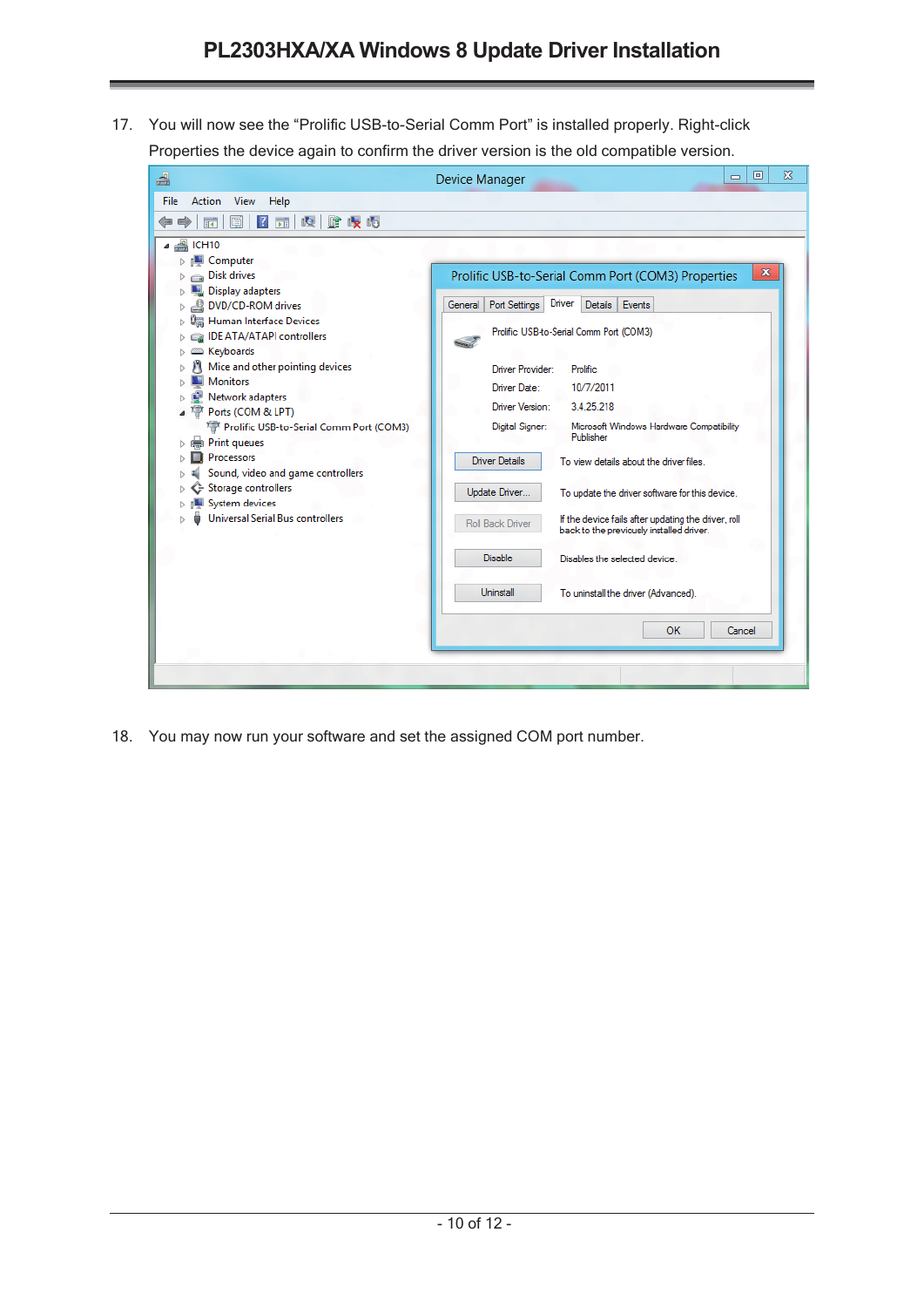#### **How to Turn-Off Windows Update**

To make sure Windows does not update the driver to a newer version, you will need to disable Windows Update. Note, however, that would affect all devices driver updates. If you want to run Windows Update, you would need to unplug the USB PL2303HXA/XA device first.

1. Right-click Properties My Computer. Click Advanced system settings.



2. Click Hardware tab, and Device Installation Settings.

|                      |                           | <b>System Properties</b> |                                                                                                                       | ×      |
|----------------------|---------------------------|--------------------------|-----------------------------------------------------------------------------------------------------------------------|--------|
| <b>Computer Name</b> |                           |                          | Hardware Advanced System Protection                                                                                   | Remote |
| Device Manager       | properties of any device. |                          | The Device Manager lists all the hardware devices installed<br>on your computer. Use the Device Manager to change the |        |
|                      |                           |                          | Device Manager                                                                                                        |        |
|                      |                           |                          | devices and detailed information about them.<br>Device Installation Settings                                          |        |
|                      |                           |                          |                                                                                                                       |        |
|                      |                           |                          |                                                                                                                       |        |
|                      |                           |                          |                                                                                                                       |        |